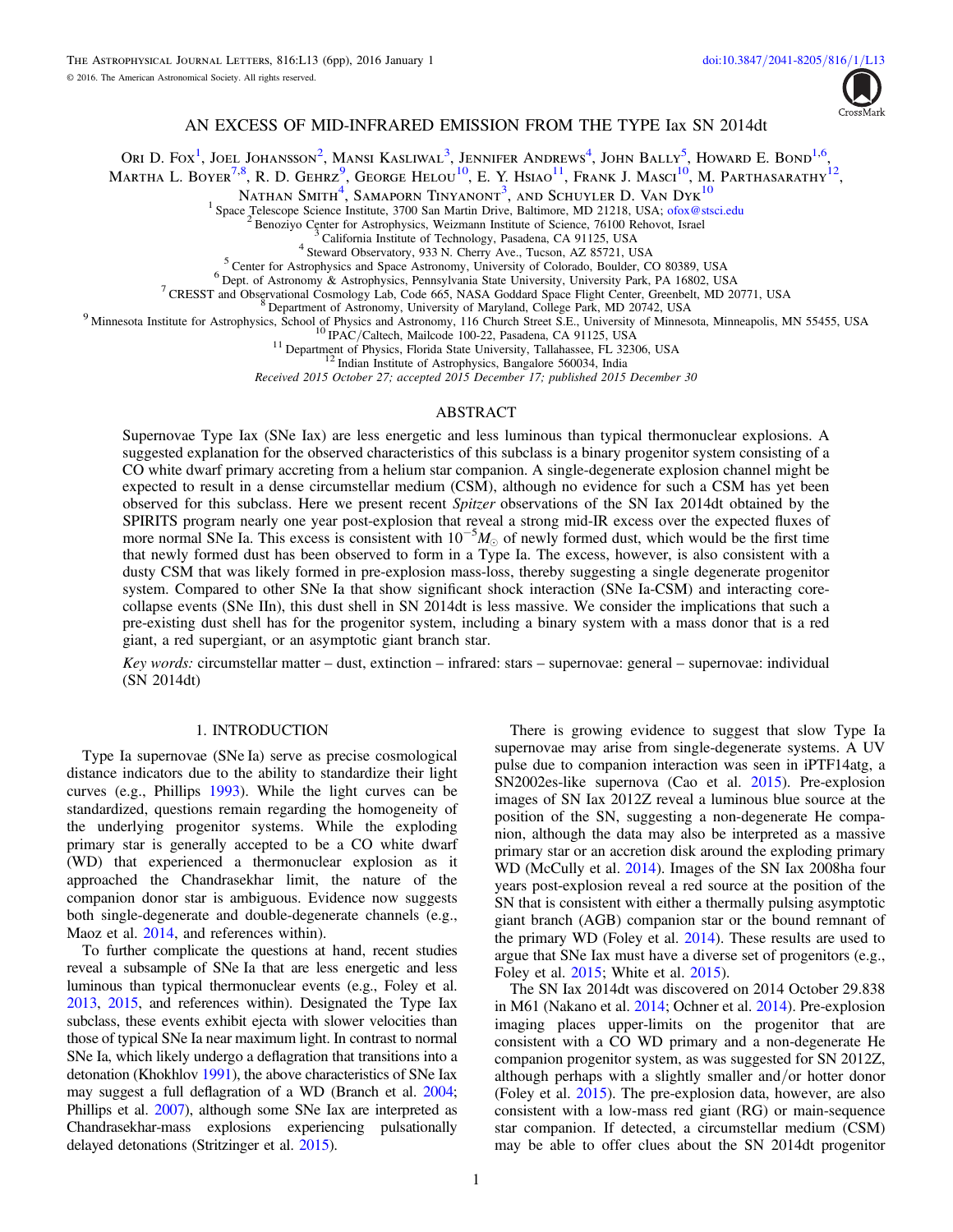<span id="page-1-2"></span>

Figure 1. Left panel: RGB composite of M61 using pre-SN Spitzer data (3.6, 4.5 and 8.0  $\mu$ m) from 2004. The inset square and green cross indicates position of the right panel patches and SN 2014dt in M61. Right panels:  $60'' \times 60''$  patches of the 2015 August 24 SPIRITS 3.6 and 4.5  $\mu$ m observations and subtractions of SN 2014dt.

system and pre-explosion mass-loss. For example, the presence of H-rich and dense CSM seen in the Type Ia-CSM subclass suggests a non-degenerate companion star in the progenitor system (e.g., Silverman et al. [2013](#page-5-14); Fox et al. [2015](#page-5-15)). Narrow lines, often taken to be a key signature of a dense CSM, have not been previously observed in SNe Iax, but this result may be due to a lower density CSM or slower shock velocity. Like SNe Ia-CSM and their core-collapse counterparts (SNe IIn), another approach to detecting the presence of a CSM is through the presence of a mid-infrared (mid-IR) excess of thermal emission resulting from warm dust, in some cases years post-explosion (e.g., Fox et al. [2011](#page-5-16); Fox & Filippenko [2013](#page-5-17)).

In this Letter we present *Spitzer Space Telescope* (Werner et al. [2004](#page-5-18); Gehrz et al. [2007](#page-5-19)) data of SN 2014dt obtained more than 300 days post-maximum by the SPitzer InfraRed Intensive Transients Survey (SPIRITS; Kasliwal et al. [2014](#page-5-20)). Section [2](#page-1-0) lists the observational details. We use Spitzer photometry to constrain the dust mass, temperature, and IR luminosity. Section [3](#page-3-0) considers the possible origin and heating mechanism of the dust. Section [4](#page-4-0) summarizes the results and our conclusions.

# 2. OBSERVATIONS

## 2.1. Warm Spitzer/IRAC Photometry

<span id="page-1-0"></span>Table [1](#page-2-0) summarizes observations of SN 2014dt made by SPIRITS. This survey provides a systematic transient search of 194 nearby galaxies within 20 Mpc, on timescales ranging between a day to a year, to a depth of 20 mag in the two Spitzer/IRAC (Fazio et al. [2004](#page-5-21)) channels at 3.6 and 4.5  $\mu$ m. SPIRITS is an exploration science program that has been awarded 1130 hr of Spitzer time over three years (2014–2016; PID #11063, PI: Kasliwal). Concomitantly, the SPIRITS team undertakes extensive ground-based monitoring of these galaxies in the optical and near-infrared.

We obtained fully coadded Post Basic Calibrated Data (pbcd) from the Spitzer Heritage Archive (SHA).<sup>[13](#page-1-1)</sup> Figure [1](#page-1-2) shows a combined 3.6, 4.5 and 8.0  $\mu$ m (RGB) image at a single epoch prior to the SN explosion. SPIRITS implements template subtraction to reduce photometric confusion from the under-lying galaxy.<sup>[14](#page-1-3)</sup> Forced aperture photometry is then performed on the stack of IRAC co-add images for each channel. An aperture of fixed radius 4 pixels is centered on the position of SN2014dt. An aperture correction of  $1.21 \times$  is applied to the total flux in the aperture for both channels. The background is computed using a median in an annulus with inner/outer radii of 8″/15″. Flux errors account for Poisson noise from the source and uncertainties in the local background estimate. Table [1](#page-2-0) lists and Figure [2](#page-2-1) plots the resulting photometry. Throughout the paper we use the zero magnitude fluxes for the IRAC Channels 1 and 2 (CH1 and CH2, with central wavelengths of 3.6 and  $4.5 \mu m$ , respectively) of  $F_{\nu,0}^{\text{CH1}} = 280.9 \text{ Jy}$  and  $F_{\nu,0}^{\text{CH2}} = 179.7 \text{ Jy}$ .

### 2.2. Optical and Near-IR Photometry

Optical photometry were obtained with the Las Cumbres Observatory Global Telescope (LCOGT) Network (PIs: J. Bally, E. Gomez, and K. Finkelstein) in BVR and ri filters. The data were reduced and analyzed with standard  $IRAF<sup>15</sup>$  $IRAF<sup>15</sup>$  $IRAF<sup>15</sup>$  routines, using the QUBA pipeline (see Valenti et al. [2011](#page-5-22) for details). Template galaxy subtraction is not performed. The SN magnitudes are measured with a point-spread function (PSF) fitting technique (using daophot) and calibrated using SDSS

<span id="page-1-1"></span><sup>&</sup>lt;sup>13</sup> SHA can be accessed from http://[sha.ipac.caltech.edu](http://sha.ipac.caltech.edu/applications/Spitzer/SHA/)/applications/<br>Spitzer/SHA/.<br><sup>14</sup> http://web.ipac.caltech.edu/etoff/fmacci/home/mustate/

<span id="page-1-3"></span>http://[web.ipac.caltech.edu](http://web.ipac.caltech.edu/staff/fmasci/home/mystats/ApPhotUncert.pdf)/staff/fmasci/home/mystats/

[ApPhotUncert.pdf](http://web.ipac.caltech.edu/staff/fmasci/home/mystats/ApPhotUncert.pdf)

<span id="page-1-4"></span><sup>15</sup> IRAF: The Image Reduction and Analysis Facility is distributed by the 15 IRAF: The Image Reduction and Analysis Facility is distributed by the National Optical Astronomy Observatory, which is operated by the Association of Universities for Research in Astronomy (AURA) under cooperative agreement with the National Science Foundation (NSF).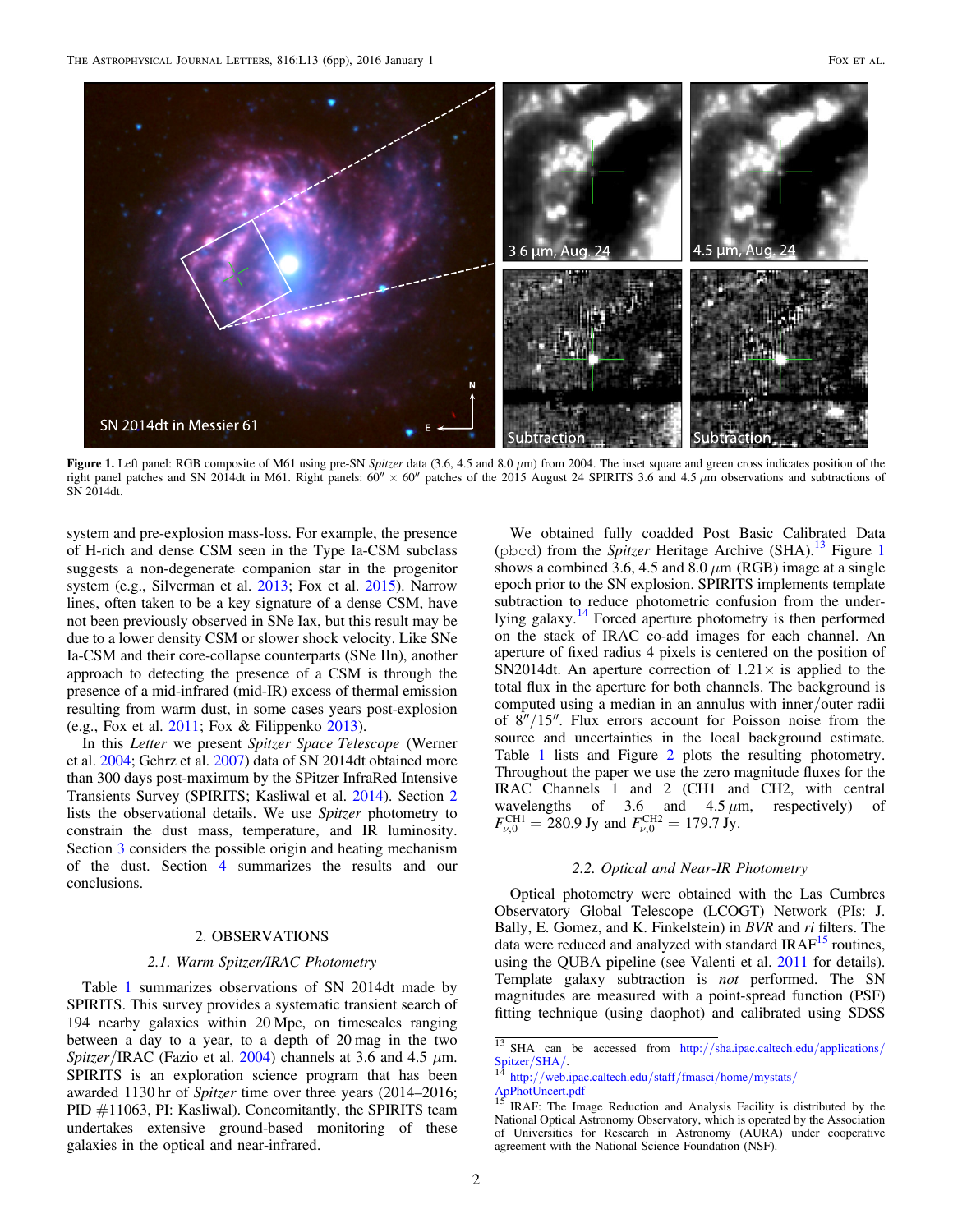Spitzer Observations and IR Fitting Parameters ( $a = 0.1 \mu$ m Amorphous Carbon)

<span id="page-2-0"></span>

| JD           | Epoch  | $3.6 \ \mu m^a$ | 4.5 $\mu$ m <sup>a</sup> | $M_{\rm d}~(M_{\odot})$ | $T_{d}(K)$ | $L_{\rm d}\ (L_{\odot})$ |
|--------------|--------|-----------------|--------------------------|-------------------------|------------|--------------------------|
| $-2,450,000$ | (days) | $(\mu Jy)$      |                          |                         |            |                          |
| 7259         | 309    | 49 (16)         | 52 (12)                  | $1.35 \times 10^{-5}$   | 711        | $4.75 \times 10^{5}$     |
| 7267         | 317    | 52 (18)         | 58 (13)                  | $1.83 \times 10^{-5}$   | 679        | $4.98 \times 10^{5}$     |
| 7286         | 336    | 75 (18)         | 73 (14)                  | $1.33 \times 10^{-5}$   | 770        | $7.48 \times 10^{5}$     |

 $\frac{a}{1\sigma}$  uncertainties are given in parentheses.

photometry of stars in the field. For the light curve analysis we also include gri and R-band photometry from the Palomar 48 and 60-inch telescopes, UBV photometry<sup>[16](#page-2-2)</sup> from the Ultra-Violet/Optical Telescope (UVOT, Roming et al. [2005](#page-5-23)) on the Swift spacecraft (Gehrels et al. [2004](#page-5-24)) and measurements by amateurs.<sup>[17](#page-2-3)</sup> In order to match the SN 2014dt photometry, the RI data were converted to ri magnitudes using the conversions in Jordi et al. ([2006](#page-5-25)).

Near-IR (NIR) observations in the Mauna Kea Observatory  $JHK<sub>s</sub>$  filters were carried out with the United Kingdom Infrared Telescope (UKIRT). Template galaxy subtraction is not performed. PSF fitting photometry was performed on the skysubtracted frames, calibrated using 2MASS stars in the field. We also include the early NIR photometry from Joshi et al. ([2014](#page-5-26)).

### 2.3. Distance to M61

Figure [2](#page-2-1) plots the multi-wavelength light curve of SN 2014dt compared to other SNe Iax 2005k and 2012Z. We note that SN 2014dt was discovered after peak brightness, but the light curves indicate that it peaked around October 20  $(MJD = 56,950)$ . This explosion date is comparable to the time of maximum deduced from spectral cross correlations (Ochner et al. [2014;](#page-5-13) Foley et al. [2015](#page-5-3)). Two different methods based on the Type II SN 2008in (Roy et al. [2011](#page-5-27)) yield distances to M61 ranging between a distance modulus  $\mu = 30.45$  mag (12.3 Mpc, EPM method, Bose & Kumar [2014](#page-5-28)) and  $\mu = 31.43$  mag (19.3 Mpc, Photospheric magnitude method, Rodríguez et al. [2014](#page-5-29)). While the former is consistent with the Tully–Fisher estimate (Schoeniger & Sofue [1997](#page-5-30)) and used to put limits on the progenitor system in Foley et al. ([2015](#page-5-3)), the larger distance makes SN 2014dt appear to have similar absolute magnitudes as SNe 2005hk and 2012Z, peaking at  $M_V \sim -18$  mag. We assume a distance of 19.3 Mpc for the analysis in this paper.

#### 2.4. A Mid-IR Excess

Both SN 2012Z (Stritzinger et al. [2015;](#page-5-7) Yamanaka et al. [2015](#page-5-31)) and SN 2005hk (Phillips et al. [2007](#page-5-6); Sahu et al. [2008](#page-5-32)) had low host-galaxy extinction  $E(B - V) \leq 0.10$ , and SN 2014dt seems to follow the early color evolution of both these SNe. However, at around 100 days post peak SN 2014dt starts to exhibit redder colors than SNe 2005hk and 2012Z. As we explain below, the redder colors likely stem from additional flux at longer wavelengths, rather than dust attenuation of bluer light.

<span id="page-2-1"></span>

Figure 2. Upper panel: optical, near- and mid-IR light curves of SN 2014dt (colored circles and solid lines) assuming a distance modulus  $\mu = 31.43$  mag and  $MJD_{B,\text{max}} = 56,950$ . The light curves of SNe 2005hk (gray stars and dotted lines; Phillips et al. [2007;](#page-5-6) Sahu et al. [2008](#page-5-32)) and 2012Z (gray triangles and dashed lines; Stritzinger et al. [2015;](#page-5-7) Yamanaka et al. [2015](#page-5-31)) are shown for comparison as well as the 3.6 and 4.5  $\mu$ m templates for normal SNe Ia (dashed–dotted lines) from Johansson et al.  $(2014)$  $(2014)$  $(2014)$ . Bottom panel:  $B - V$  color evolution of SN 2014dt compared to a normal SN Ia and SNe Iax 2005hk and 2012Z.

Figure [2](#page-2-1) shows that SN 2014dt has plateaued between days 298 and 326. Such behavior is not typical of thermonuclear SNe Ia, which follow radioactive decay rates at these epochs, even in the mid-IR (Johansson et al. [2014](#page-5-33)). For a comparison, Figure [3](#page-3-1) plots the SN 2014dt Spitzer Channel 2 photometry over a mid-IR template compiled for both normal SNe Ia (Johansson et al. [2014](#page-5-33)) and a sample of SNe with observed dust present. SN 2014dt shows a clear mid-IR excess in both Spitzer bands.

<span id="page-2-2"></span><sup>&</sup>lt;sup>16</sup> Made public by Peter Brown on the *Swift* Supernovae page (http://[people.](http://people.physics.tamu.edu/pbrown/SwiftSN/swift_sn.html)<br>physics.tamu.edu/pbrown/SwiftSN/swift\_sn.html).<br><sup>17</sup> Made, public, cn. the AAVSO (https://www.comes

<span id="page-2-3"></span>Made public on the AAVSO (https://[www.aavso.org](https://www.aavso.org/apps/webobs/results/?star=SN+2014DT)/apps/webobs/ results/?star=SN+[2014DT](https://www.aavso.org/apps/webobs/results/?star=SN+2014DT)) and the Bright Supernovae (http://[www.](http://www.rochesterastronomy.org/sn2014/sn2014dt.html) [rochesterastronomy.org](http://www.rochesterastronomy.org/sn2014/sn2014dt.html)/sn2014/sn2014dt.html) pages.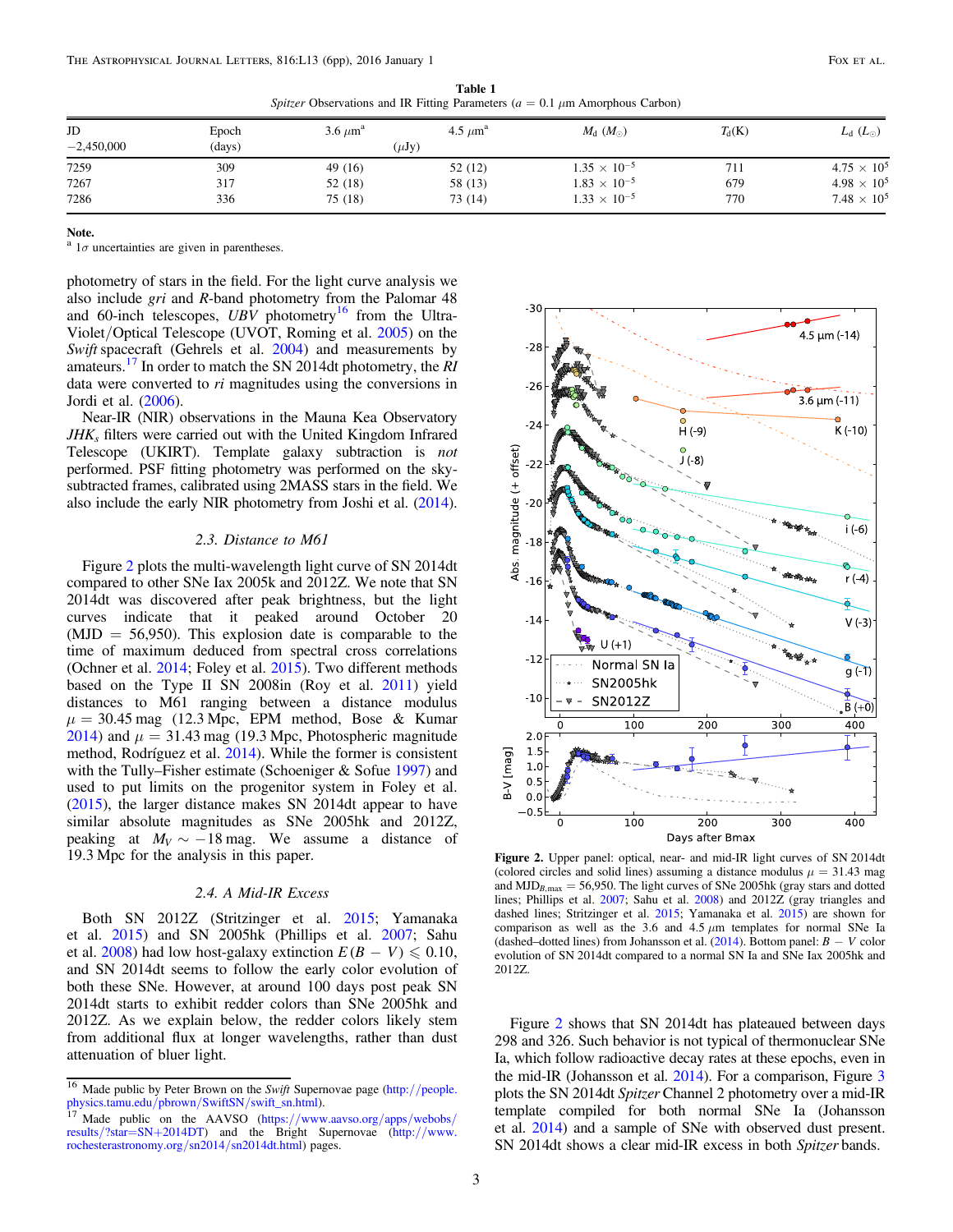<span id="page-3-1"></span>

Figure 3. Collage of 4.5  $\mu$ m absolute magnitudes of normal SNe Ia (blue symbols, from Johansson et al. [2014](#page-5-33)), core-collapse SNe (green symbols, from Szalai & Vinkó, [2013](#page-5-38); S. Tinyanont et al. 2015, in preparation, and references therein) and strongly interacting SNe Ia-CSM (red symbols, from Fox et al. [2011](#page-5-16) and Fox & Filippenko [2013](#page-5-17)).

At late times, SN Ia light curves transition from a regime dominated by gamma-rays to one dominated by positrons. In the case of energy deposition by positrons, the IR light curve slope can change due to various physical effects that govern the positron escape probability (e.g., magnetic fields; Penney & Hoeflich [2014](#page-5-34)). For a normal SN Ia at 300 days, this effect is only on the order of a tenth of a magnitude. We note that even if the positrons are fully trapped, this effect cannot explain the observed IR plateau.

<span id="page-3-2"></span>The source of the mid-IR excess is therefore likely to be warm dust. Spitzer photometry offers the advantage of spanning the peak of the warm dust grain blackbody emission. The SED can be fit as a function of the dust mass,  $M_d$ , and temperature,  $T_d$ ,

$$
F_{\nu} = \frac{M_{\rm d}B_{\nu}(T_{\rm d})\kappa_{\nu}(a)}{d^2}.
$$
 (1)

Where  $a$  is the dust grain radius and  $d$  is the distance of the dust from the observer. Here we assume optically thin dust emitting at a single equilibrium temperature (e.g., Hildebrand [1983](#page-5-35)), where  $\kappa_{\nu}(a)$  is the dust absorption coefficient. An optically thick case is beyond the scope of this paper.

The dust composition and temperature distribution is unknown. Given only 2 photometry points, however, we assume a simple dust population of a single size and temperature composed entirely of amorphous carbon (AC; Williams & Fox [2015](#page-5-36)). These assumptions are consistent with previous analysis of warm Spitzer data (e.g., Fox et al. [2011](#page-5-16); Fox & Filippenko [2013](#page-5-17)), which allows for meaningful comparisons. Figure [4](#page-4-1) and Table [1](#page-2-0) present the best fitting (i.e., minimized value of  $\chi^2$ ) dust mass and temperature obtained for SN 2014dt at each epoch. Given only two

photometry points at each epoch, we do not consider the presence of more than one dust component. The dust masses presented here are likely lower limits since a bulk of the dust likely resides at cooler temperatures not probed by Spitzer. For a distance to M61 of only ∼12 Mpc, however, both the dust mass and luminosity presented in Table [1](#page-2-0) would decrease by a factor of  $\sim$ 2.5 $\times$ , but the mid-IR excess relative to the normal SN Ia sample would still be present.

Compared to the mid-IR excess observed in the SNe Ia-CSM 2002ic and 2005gj (e.g., Fox & Filippenko [2013](#page-5-17)), the dust luminosity (and mass) of SN 2014dt is approximately two orders of magnitude smaller than the SNe Ia-CSM, while the temperatures are about the same (but note the fit is made with only two photometry points). We explore the implications of these similarities and differences below.

# 3. ANALYSIS AND DISCUSSION

### 3.1. The Source of the Mid-IR Emission

<span id="page-3-0"></span>Given that the mid-IR fluxes in Figures [2](#page-2-1) and [3](#page-3-1) fall significantly above the expected radioactive decay light curves of normal SNe Ia, we attribute a majority of the mid-IR flux to warm dust. The dust, however, may be either newly formed or pre-existing, and heating may be collisional or radiative (see Fox et al. [2010](#page-5-37) for a full discussion). To constrain the origin and heating mechanism, we first calculate the size of the dust shell. The minimum radius is given by the blackbody radius,  $r_{bb} = [L_d/(4\pi\sigma T_d^4)]^{1/2}$ , where we assume a spherically symmetric distribution and an optically thick shell. The integrated IR luminosity  $L_d \approx 5 \times 10^5 L_{\odot}$  and dust temperature  $T_d \approx 700$ K yield a  $r_{bb} \approx 3.5 \times 10^{15}$  cm. A caveat that should be considered is that the dust is likely optically thin since SN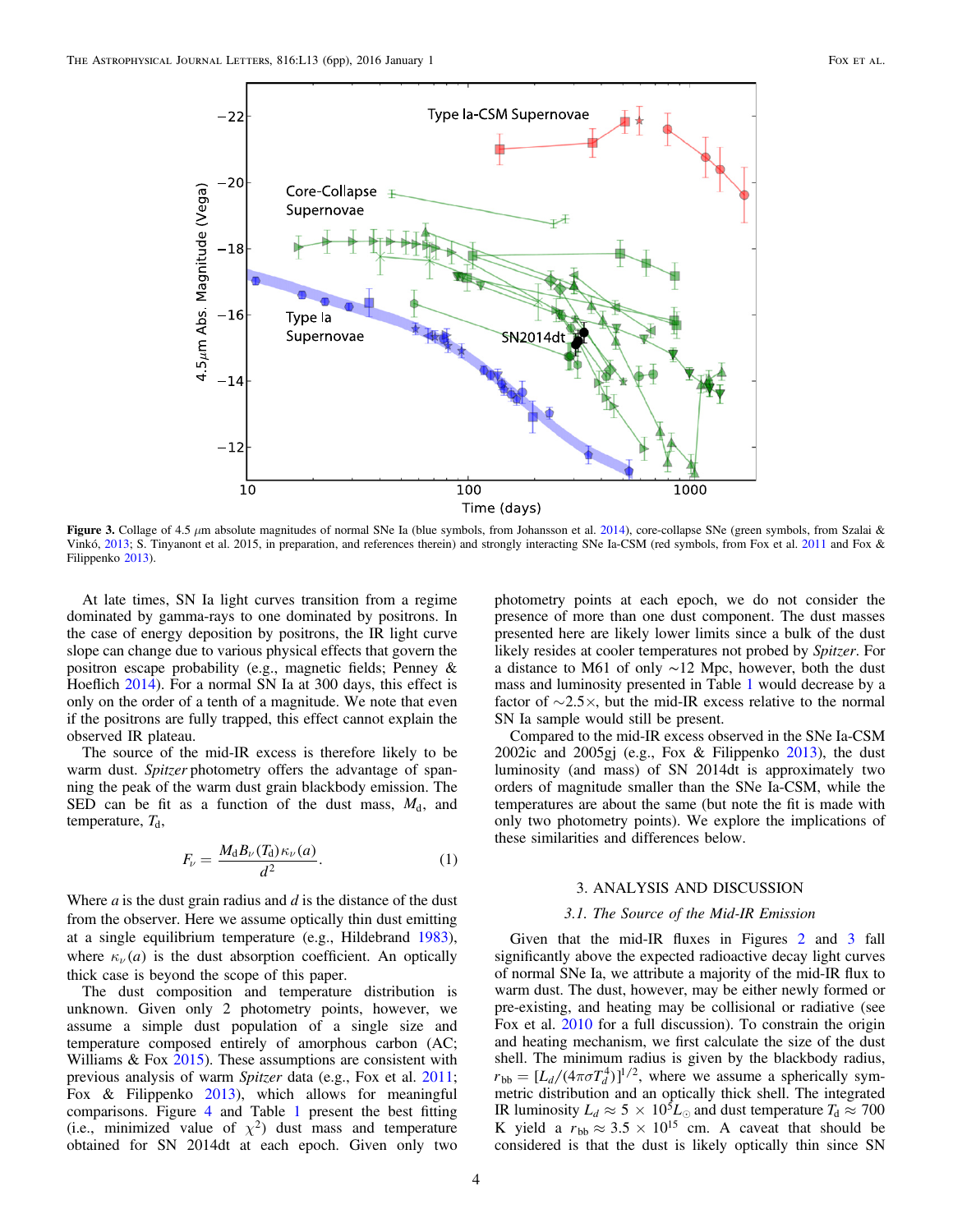<span id="page-4-1"></span>

Figure 4. Photometry of SNe 2014dt in Spitzer/IRAC Channels 1 (3.6  $\mu$ m) and 2 (4.5  $\mu$ m). Overplotted are the resulting best fits of Equation ([1](#page-3-2)).

2014t does not exhibit much extinction, so the dust shell radius is likely larger than the calculated blackbody radius or the dust is asymmetrically distributed.

In any case, the blackbody radius is comparable to the distance traveled by material with a time averaged velocity of  $\sim$ 1300 km s<sup>-1</sup> over  $\sim$ 300 days. Indeed, models suggest dust can form in SNe Ia at these velocities, timescales, and total mass (Nozawa et al. [2011](#page-5-39)). Furthermore, SNe Iax are defined by their low velocities (e.g., Foley et al. [2013](#page-5-2), and references within). It is interesting to note that no other SN Ia has ever been observed to form new dust (and this paper presents the first late-time mid-IR observations of any SN Iax). Simultaneous optical and IR data would be beneficial since newly formed dust is often associated with not only a rise in the IR luminosity, but also a simultaneous drop in the visual luminosity due to absorption. Unfortunately, our optical photometry do not extend to the epochs of the Spitzer observations.

Another possibility that is consistent with the data is preexisting dust in the CSM. Figure 8 in Fox et al. ([2010](#page-5-37)) shows that the minimum radius derived above is approximately consistent with the distance to which such dust would have been vaporized (assuming a vaporization temperature of ∼2000 K) by the peak luminosity of SN 2014dt ( $M \approx -18$  mag; Foley et al. [2014](#page-5-10)). A dust shell lying at the vaporization radius is usually a signature of continuous mass loss from the progenitor primary (or companion) since a temporary mass-loss scenario (i.e., eruption) would have to include a contrived timeline. For the case of pre-existing dust, the heating mechanism could be an IR echo, shocks, or radiation from the X-ray/UV/optical emission produced by shock interaction at an inner radius. An IR echo at this radius would last only a few days ( $t \approx \frac{2r}{c}$ ), so the duration of the mid-IR light curve rules out that scenario. Shock heating of the dust, however, is possible given that the  $\sim$ 1300 km s<sup>-1</sup> shock radius corresponds to both the derived blackbody and vaporization radii.

Alternatively, radiative heating of a pre-existing dust shell by X-ray/UV/optical emission generated by the shock interaction has been proposed to explain the late-time IR emission observed in SNe IIn and Ia-CSM (e.g., Fox et al. [2011,](#page-5-16) [2013;](#page-5-40) Fox & Filippenko [2013](#page-5-17)). Assuming an optically thin dust shell, the observed dust temperature  $(T_d)$  and shell radius  $(r_d)$ require a combined optical, ultraviolet, and/or X-ray flux given

by

$$
L_{\rm opt/UV/X} = \frac{64}{3} \rho a r_{\rm d}^2 \sigma T_{\rm SN}^4 \frac{\int B_{\nu}(T_{\rm d}) \kappa(\nu) d\nu}{\int B_{\nu}(T_{\rm SN}) Q_{\rm abs}(\nu) d\nu} \tag{2}
$$

where  $T_{SN}$  is the effective SN blackbody temperature,  $\rho$  is the dust bulk (volume) density,  $\kappa(\nu)$  is the dust absorption coefficient, and *Q*abs is the dust absorption efficiency. For SN 2014dt, the  $T_d \approx 700$  K dust at  $r_{bb} \approx 3 \times 10^{15}$  cm requires a radiative heating source in the range  $L_{\text{opt/UV/X}} \approx 10^{7} L_{\odot}$  (see Figure 4 of Fox et al. [2013](#page-5-40)). Optical/UV/and X-ray observations could confirm the predicted luminosities. Furthermore, narrow lines in the optical spectra would offer clear evidence of CSM interaction. As already noted, our optical photometry do not extend to the epochs of the Spitzer observations, and we have no optical spectroscopy at these later epochs to search for narrow lines (the original classification spectrum does not show evidence of narrow lines at early times; Foley et al. [2015](#page-5-3)).

### 3.2. Progenitor Mass-loss Rate

<span id="page-4-2"></span>Mid-IR wavelengths probe the characteristics of the CSM at the dust-shell radius. Assuming a dust-to-gas mass ratio expected in the H-rich envelope of a massive star,  $Z_d = M_d/M_g \approx 0.01$ , the dust-shell mass can be tied to the progenitor's total mass-loss rate,

$$
\dot{M} = \frac{M_{\rm d}}{Z_{\rm d} \Delta r} v_{\rm w}
$$
\n
$$
= \frac{3}{4} \left( \frac{M_{\rm d}}{M_{\odot}} \right) \left( \frac{v_{\rm w}}{120 \text{ km s}^{-1}} \right)
$$
\n
$$
\times \left( \frac{5 \times 10^{16} \text{ cm}}{r} \right) \left( \frac{r}{\Delta r} \right) [M_{\odot} \text{ yr}^{-1}], \tag{3}
$$

for a progenitor wind speed  $v_w$ . Since we do not know the pre-SN wind speed, we assume a speed of  $\sim$ 10 km s<sup>-1</sup>. If we also assume a thin shell,  $\Delta r/r = 1/10$ , Equation ([3](#page-4-2)) yields a massloss rate of  $\langle 10^{-6} (v_w/10 \text{ km s}^{-1}) M_{\odot} \text{ yr}^{-1}$ , which is only an upper limit since the blackbody radius is only a lower limit. This mass-loss rate is consistent with either a RG or red supergiant (RSG; Gehrz & Woolf [1971](#page-5-41); Drout et al. [2015](#page-5-42)) or an AGB star (Marshall et al. [2004](#page-5-43)).

## 4. SUMMARY

<span id="page-4-0"></span>This Letter presents new Spitzer data on the SN Iax 2014dt obtained nearly one year post-discovery. The mid-IR data show evidence of emission from warm dust. The warm-dust parameters are consistent with both newly formed dust and a pre-existing dust shell that is either heated by the forward shock or radiatively heated by optical, UV, and X-ray emission generated by the shock at interior radii. In the former case, this would be the first documented case of newly formed dust observed in a Type Ia (Nozawa et al. [2011](#page-5-39) and references therein). Alternatively, newly formed dust may be suggestive of a core-collapse origin. Indeed, Valenti et al. ([2009](#page-5-44)) argue that SNe Iax could be core-collapse events that are both lowenergy *and* hydrogen deficient due to a massive star collapsing into a black hole. In the latter case, the pre-existing CSM suggests a non-degenerate companion star. This CSM has a